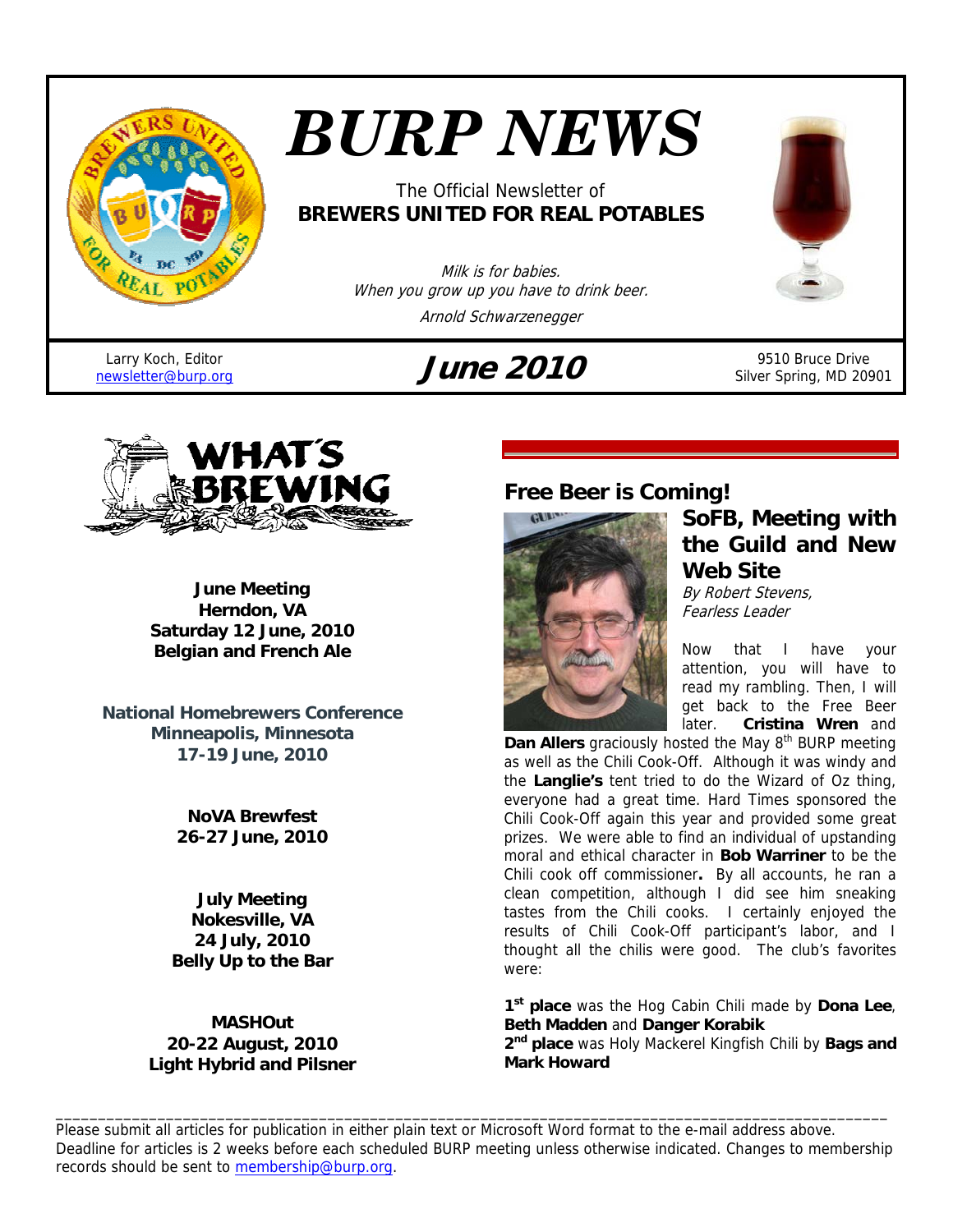**3rd place** was Voodoo Chile Chili by **Paul** and **Dave Fiorino The Hottest Chili** was Satan's Sphincter by **Rick** 

**Garvin** and **Christine Johnbrier** 

BURP is now a dues paying member of the Free State Homebrew Club Guild, and on May the 10<sup>th</sup> Christie **Newman** represented BURP at the Guild's bimonthly meeting. She had a constructive meeting with the other Guild members, and we look forward to working more closely with the Guild in the future. The upcoming Guild events can be found at http://www.mdhomebrewers.org/.

On May 15th, Whole Foods again hosted **SoFB. Colleen Cannon**, **Wendy Aaronson** and their team did a great job organizing and running the SoFB. SoFB really is pretty amazing, and the judges and organizing team deserves our thanks for all the time and effort they dedicate to the event. **Ed Bielaus** brought his really big movie camera to SoFB this year and is planning to put together a piece about SoFB. I had the pleasure of sitting on the SoFB Best Of Show panel. Picking the three winning BOS beers out of the final ten or so beers on the BOS table was extremely difficult. They were all so delicious and tasty. My congratulations go to all of the winners. Check Colleen and Wendy's article for details about SoFB.

As I have reported before, we have been working on creating a new web site to increase the capability and flexibility of BURP.org. Even though the new BURP web site is far from complete, it is functional, so we will be activating the site before the next BURP meeting. Some of the pages have not been completed or need to be reformatted, but hopefully you will find the new site easier to navigate. If you encounter any glitches or have any suggestions, please email Websuggestions@BURP.org and tell us about your adventure. I want to thank **Matt Pyle, Paul Langlie, Stein Langlie**, and **Bill Ridgely** for their efforts in developing the site.

Now, back to the Free Beer. One of the main reasons for having SoFB is so we can drink the leftover entries at the June meeting. You do not need to bring any beer to the meeting because there will be plenty of unused entries. Hopefully **Wendy Aaronson** will organize a "name that beer" style contest with the leftovers entries. I hear **Craig Somers** is very good at it. Enjoy the meeting.

## **Blowin' Smoke - May Meeting Report**

By Jeanie Osburn

While we were a bit late to catch the resplendent color of the azaleas this year in **Dan** and **Christine Allers'** back yard, the array of colorful canopies and decorations greeted BURPers at the Chili Cook-off with a cheerful ambiance. Not only were the canopies and decorations festive (Mardi Gras beads, large stuffed chilis, streamers, cow skulls, and stuffed jackalopes); the yard was filled with festive attire such as **Paul "Fio" Fiorino**'**s** hot-chili bandana, **Colleen Cannon's** hot chili socks, **Steve Marler's** Quick-Draw McSauce holster loaded with different chili sauces, and a host of sombrero-wearing revelers, many of whom had begun the day at 9AM with their chili preparation. The largest sombrero, by far, was donned by **Mel Thompson**, who frequently had to have assistance hanging onto his hat due to the mighty wind which blew. **Bob Warriner** wore a colorful sign, penned by **Kathleen Warriner**, designating him as Chili Commissioner. **Steve Marler** set up his hop-buy table, and **Bob Kepler** circulated the yard giving several BURPers a small white-board and marker to write a greeting to **Andy Anderson**. Bob then snapped a photo of the white board and the greetings' authors for digital postcards for Andy. And while we reveled, **A.J. DeLange, Teri Fischer**, and a cast of other helpers holed up in the garage accepting entries for Spirit of Free Beer. Good work!

As usual, there was a wide assortment of food to accompany the 13 chilis entered into competition. Tempting and scrumptious dishes included deviled eggs, guacamole, cabbage salads, green beans, breads and a big fruit plate. The chilis entered into competition ranged from the **Jamie** and **Paul Langlie's** vegetarian offering "Nina's Pride", to **Yancy Bodenstein** and **Laura Cole's** "Totanka Insanity" chocolate chili, to **Bob Kepler's** smokey "Beef Me Up, Scotty" chili, **Bags and Mark Howard's** "Holy Mackerel Dear Kingfish" chili, to a toned-down "Satan's Sphincter" chili from **Rick Garvin** and **Christine Johnbrier,** and **Bruce Brandt's** swine flu "H1N1" chili with, surprise, lots of pork. **Tim Artz**, defending champion, once again cooked up his delicious "Smokin' Bowl o' Red" chili with Kobe beef and a host of ingredients from the Artz garden. **Trish Koch** once again served up a ration of "Darned Good Chili" made from Bambi in her venison chili, and the **Fiorino**  brothers **(Fio and David)** made their rich "Voodoo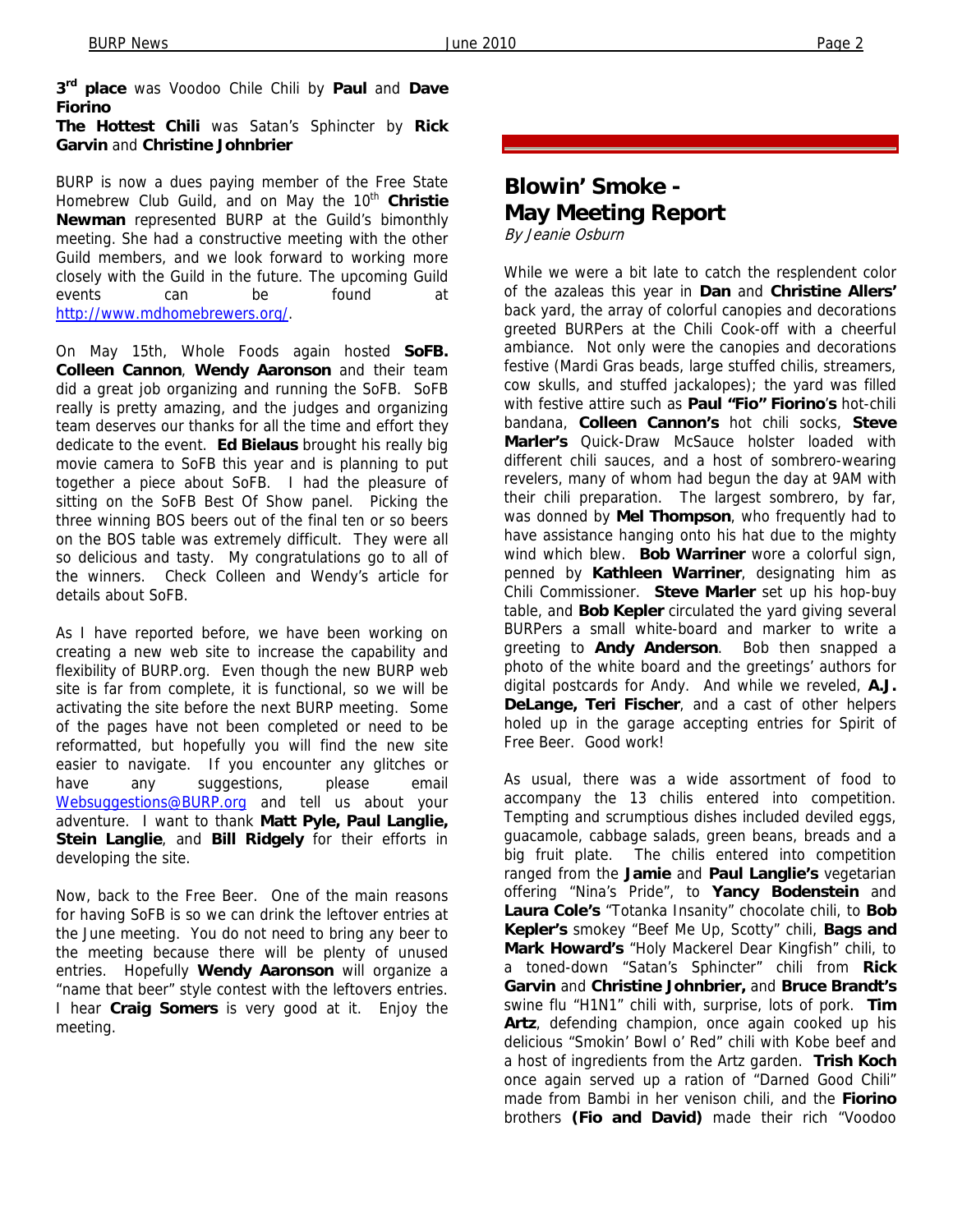Chile" chili with chuck and short ribs, and **Wendy Aaronson** and **Bill Ridgely** made a yummy "Jumpin' Jackrabbit" chili with a great chili flavor. The team of **Tom** & **Colleen Cannon**, **Rich Samson**, and **Steve Marler** served up heaping portions of "Jackalope" chili. On the far side of the lawn were **Howard Michelson** and **Fred Dormer** with their "Habanero Chokolate" chili designated by a hottie on a sign, and team Madden et al (**Beth Madden**, **Dona Lee**, & **Danger Kobabik**) with a chorizo, bacon, smoked turkey chili named "Hog Cabin" complemented superbly with bread freshly baked by Beth early in the AM. Wow! Can you really eat some of each without bursting? And can you stop at one serving? The only sabotage this year was done by the wind which blew the **Langlie's** canopy, table, chili and all over (I told you it was windy!) Fortunately, no one was injured as the pot of hot chili came tumbling down.

And to complement the 13 chilis, there were 11 entries for best beer with chili including a Porter by **Yancy Bodenstein**, a Maibock by the Dickheads (**Tom** & **Colleen Cannon** and **Pat** & **Janet Crowe**), a Kolsch by **Tim Artz**, a hoppy Amber by the **Langlies**, a Bitter by **Mel Thompson**, an American Brown by **Bill and Wendy**, **Howard Michelson'**s Brown Porter and IPA, an Octoberfest by **Ed Bielaus**, an American Pale Ale by **Robert Stevens**, and a Rauch beer by **Calvin Perilloux**. What a pleasure to taste all those beers, and I must confess I'd have lost on a variant of the Lay's motto, "betcha can't drink just ONE". Delicious.

Promptly at 2, Chili Commissioner Bob opened the gates, and we were off to the race to judge the best chili, the hottest chili, and the best beer with chili. We ate, we drank, we yakked, and before long, our musicians were serenading us with **Chuck Popenoe** on fiddle, **Bags** on banjo, and **Bob Kepler** on guitar. New member **Joe Federico** has a great idea for a chili entry for next year, but I'm pinky-finger sworn not to share it with anyone. I can be bribed!

We ate, drank, voted, and finally, the Chili Commissioner called an end to the voting in order to count ballots and determine the winners. After the count was finalized, our Fearless Leader, **Robert Stevens** rang out the "Beer Ye, Beer Ye" call to what masquerades as order at a BURP meeting. There were several announcements including the upcoming Spirit of Free Beer stats with over 300 entries, 25 sponsors, and \$1700 worth of prizes. As is customary after Spirit of Free Beer, attendees need not bring beer to the June meeting, as we will get samples of the SoFB competition entries. **Dona Lee** announced the 3<sup>rd</sup> annual Northern Virginia Summer Brewfest June 26 & 27 and added she is NOT coordinating volunteers this year. Finally, the moment we'd been waiting for - the announcement of contest winners! First the Chili: A big Thank-you to Hard Times Cafe of Alexandria who once again generously donated all prizes for chili. The third place prize of a box of chili powder, a \$5 gift certificate from Hard Times, an apron, and a bag of stuff went to the **Fiorino brothers**. For the second prize of 2 boxes of chili powder, 1 \$5 gift certificates, an apron, and a bag of stuff, the crowd voted for **Bags and Mark**'s chili. And for first place was **Team Madden** winning 2 boxes of chili powder and 2 \$5 gift certificates, an apron and a bag of stuff. With best chili awards announced, the final chili prize of 4 boxes of chili powder, 2 \$5 gift certificates, and one plumbers helper for hottest chili once again, for the umpteenth time, with very little debate, went to **Rick Garvin** and **Christine Johnbrier**. And now the beer: Prizes for the beers were ribbons. Third place actually had to have a taste-off because two beers tied. After a taste-off between **Calvin Periloux'**s Rauch and the **Langlies**' hoppy Amber, the Langlies captured the yellow ribbon for 3<sup>rd</sup>. Second place and the red ribbon went to the Dickheads (**Tom & Colleen, Janet and Pat**) with their Maibock, and the winner of the best beer with chili was **Tim Artz** with his delicious Kolsch. The day's culminating event was the raffle. After a host of various prizes were called out by **Robert Stevens**, there remained two grand prizes; a trio of nice posters (Negra Modelo, a Maisel's, and a Yuengling) which went to **Larry Koch**. And the granddaddy grand prize, a Pilsner Urquel light box went to…..who's going to respond? Well, Larry was so busy gloating over winning the first grand prize; he almost missed the fact that he won BOTH grand prizes. Fix? **YOU** be the judge! (Editor's note: I'm not smart enough to put the fix in.)

#### **From the Ministry of Culture**



By Wendy Aaronson and Colleen Cannon, Co-Ministers of Culture

A purpose of BURP monthly competitions is to encourage a brewer to advance their brewing skills either by improving recipe formulation and

technique based on objective feedback from score sheets or by experimenting with styles they have never brewed. A competition promotes education and the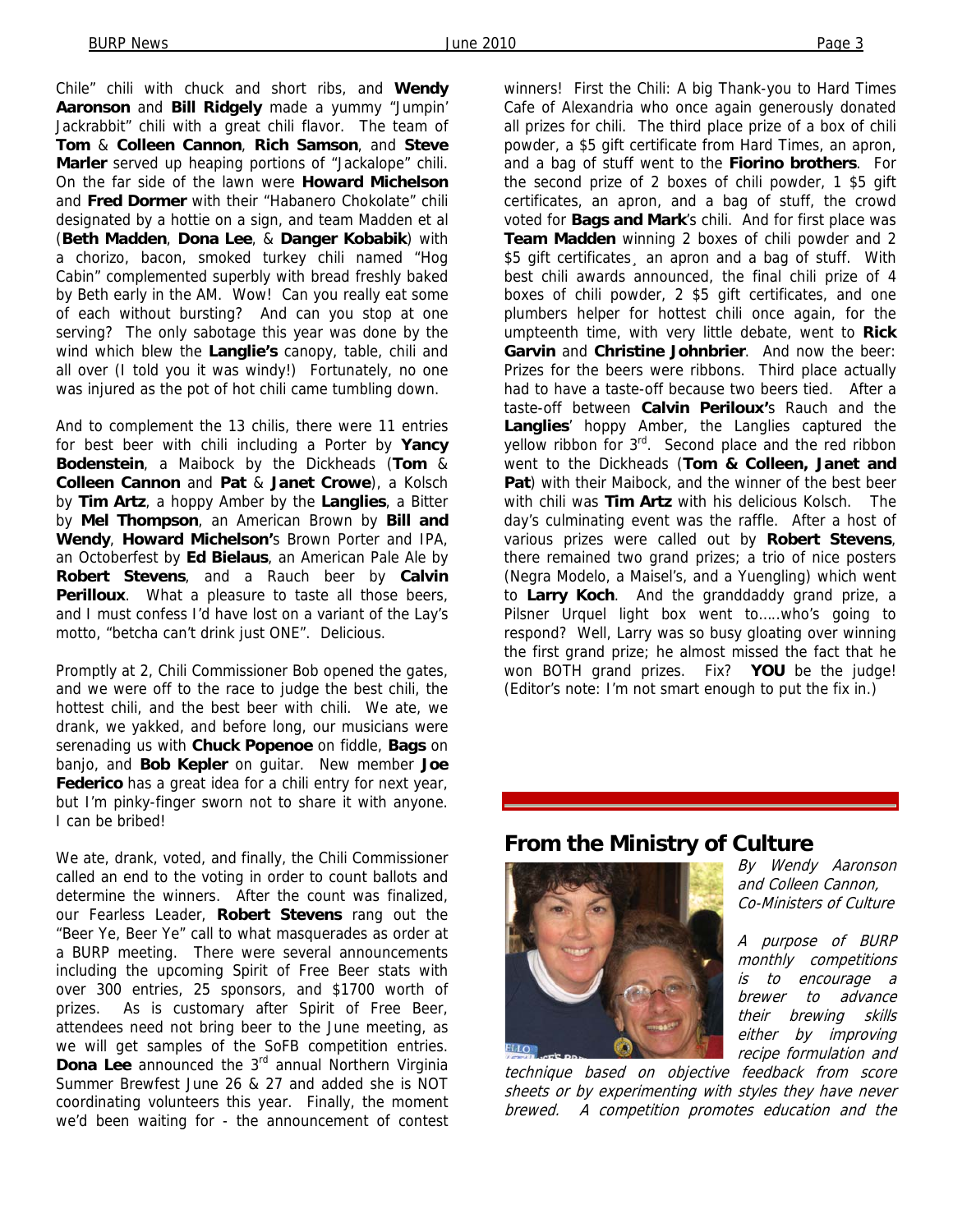availability of great tasting home-brewed beer at meetings.

#### **Spirit of Free Beer XVIII**

The 2010 Spirit of Free Beer Competition was a resounding success! There were 344 entries in the competition submitted by 93 different brewers from all parts of the U.S. Awards were made in 23 different categories. The full list of winners can be seen at http://burp.org/events/sofb/results/win2010.asp. First, second, and third place winners in each category will receive a medal and some excellent prizes donated by our generous sponsors at the June BURP meeting. And once again, SoFB is one of the qualifying competitions for the annual Masters Championship of Amateur Brewing (MCAB), held in March (see http://www.masterhomebrewer.org/ for details). Congratulations to all the winners and especially to **Mel Thompson** who took 1st and 3rd place Best of Show with an American Barleywine and American Pale Ale; respectively, and to **Gary McNamara** for his 2nd place Best of Show for his German Pilsner. **Calvin Perilloux** received the Bill Moe Award for the top ranking extract beer. It is no surprise that he received this award for his Kolsch. This beer was also selected in April to represent BURP at the AHA Club-only competition.

A lot of hard work goes into making Spirit of Free Beer successful. Certainly, we cannot have a competition without a venue and their support. The Fair Lakes Whole Foods provided excellent lighting, comfortable temperature and chairs, cooler space, and a phenomenal staff. Many thanks to **Walter Martly, Lee Hutchins** and **Jessica Baer** from Whole Foods. We also cannot have a competition without the commitment of the club members to manage all of the tasks that take place in the months prior to the competition as well as the followup afterward. Many thanks to all of the people that made this possible:

**A.J. deLange**: Primary Consultant, Co-Registrar, beer storage sorter, beer transporter

**Chris Sowell**: Co-Registrar, beer sorter, beer transporter

**Tom Cannon**: Judge Coordinator

**Terri Fischer**: Steward Coordinator

**Steve Marler**: Prize Coordinator (with his staff of **Mike Horkan, Trish Koch, Mel Thompson, Wendy Aaronson, Bill Ridgely, Janet Crowe, Kathy Brandt, Robert Stevens, Lyle Brown, Colleen Cannon** & **Calvin Perilloux**)

**Robert Stevens**: Publicity Coordinator

**Paul Langlie**: Online registration and other website support, including posting the results within hours

**Mitch Pilchuk**: Uber-Steward, registration assistance, score sheet sorter and envelope stuffer

**Jim Hanson and Calvin Perilloux**: Beer pickup at homebrew shops

And, of course, thanks to all of our Judges, Stewards and people who entered beer!

#### **Many Thanks to Our 2010 SoFB Sponsors!**

We are extremely grateful to our 2010 SoFB Sponsors for their overwhelming response for requested prize donations. Without their sponsorship we would not have been able to provide the excellent prizes that SoFB has been known for over the years. Please take a moment to go through the list of our sponsors at http://www.burp.org/events/sofb/2010/sponsors.asp. If you are a regular customer of theirs, please mention that you are a member of BURP and thank them for their much needed and appreciated support to our club. If you are not a regular customer and have a need for a service or product they provide, please consider using them for a future brewing or beer needs and mention that BURP is thankful for their ongoing support.

#### **Best Beer with Chili Competition**

Many thanks to all those who entered the Best Beer with Chili Compeition in May at the home of **Dan and Christine Allers** in Fairfax, VA. We had eleven entries brewed by **Mel Thompson, Calvin Perilloux, Yancy Bodenstein, Tim Artz, Robert Stevens, Ed Bielaus, Cannon/Crowe/Kathy Brandt, Howard and Emily Michelsen, Team Langlie** and **Team Aaronridge**. This was a popular vote, and the competition was tough between 5 of the beers. After a blind taste-off, the winner was **Tim Artz** for his Kolsch. Second place went to the team of **Cannon/Crowe/Kathy Brandt** for "Maicock Maibock". **Team Langlie** took third for their "Hoppy Amber". Honorable mention went to **Calvin Perilloux** for his Rauchbier, and a special mention goes to **Yancy Bodenstein** for his porter. Based on the results, it appears that any beer style is capable of being the best with chili. Congratulations to all of the winners for their outstanding beers.

#### **Brewer of the Year (BOTY)**

The following reflect the results after earning 1 BOTY point for entering the Best with Chili Competition. Results from Spirit of Free Beer are not included at this time. **Mel Thompson** still leads with 24 BOTY points; however, **Calvin Perilloux** is now second with 9 points. **Team Langlie** is leading the team division with 5 points and **Howie** and **Emily Michelsen** lead the new brewer division with 2 points.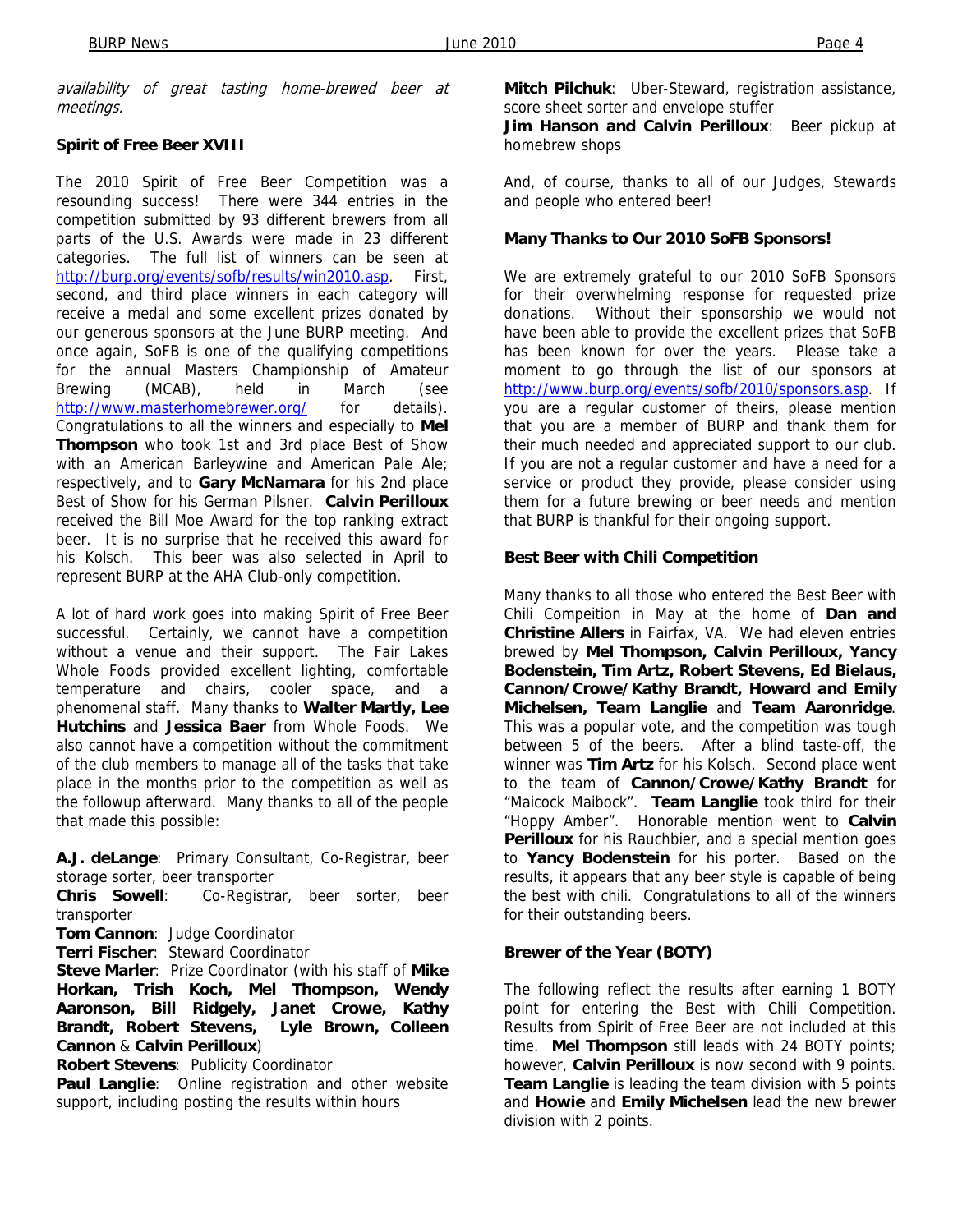**The June Competition is Belgian and French Ale (BJCP Category 16)**. For style guidelines, see http://www.bjcp.org/2008styles/style16.php. You will need 2 bottles for the BURP competition. If you have a Saison, you can also enter it in the Pro-Am Saison Slam which will be held during MASHOUT in August.

#### **Upcoming Competitions**

The July competition is "Belly up to the Bar". This is not a style competition. This is the competition for all of the free spirits out there. "Belly up to the Bar" is the most pleasurable and satisfying beer after a day at work. This is the beer you never get tired of. It is your favorite tap and you can't just drink 1 pint. Everyone should have one of these in their fridge or cellar. The beer will be judged based on overall impression and not adherence to any style specification. BOTY points will be awarded. Please bring 2 bottles to the competition and, of course, a growler or equivalent to share with those who are not judging. If you are interested in being on the tasting panel, please let us know.

The August competition is Light Hybrid (BJCP Category 6) and Pilsner (BJCP Category 2). For style guidelines, see http://www.bjcp.org/2008styles/style06.php and http://www.bjcp.org/2008styles/style02.php You will need 2 bottles for the BURP competition which will be held at MASHOUT. I can't think of better beers to judge while enjoying the scenery. Although it may be a little late to brew a pilsner, you have time to brew a cream ale, blond ale, Kolsch, or American wheat or rye. **Bill Ridgely** will bring books containing recipes to the June meeting.

## **The Night of the Great Thirst**

by Don Kaliher

For those interested in lambic beers, consider attending The Night of the Great Thirst (De Nacht van de Grote Dorst, http://www.dorst.be/ngd/en/index.asp) in Eizeringen (Lennik), Belgium, 15 km west of Brussels, the evening of Friday, March 2, 2012. It is a lambic only beer festival featuring traditional beers from 12 or so brewers and blenders and is held every other year. This year, it was, and hopefully in 2012 will be, held the same weekend as the public brewing session at the Cantillon Brewery http://www.cantillon.be/br/3\_1 in Brussels on Saturday and the Zythos Beer Festival (http://www.zbf.be/UK/index.htm) in Sint-Niklaas, just

west of Antwerp, on Saturday and Sunday. All of these events are easily accessible from Brussels, Mechelen, or Antwerp by train and bus.

The Great Thirst festival was wonderful, made more so by the people I met with whom I shared bottles of beers. The two Americans on the express bus from the Brussels Zuid (Midi) train station had been to the festival before and knew how to get there from the rural highway intersection where we were dropped off. It was just a few blocks walk southwest to the center of the small village, a square with a church and a pub, where the festival was held.

The brewers and blenders had their tables set up in two large tents. The token, glasses, and t-shirt sales booth was set up in the basement garage of the pub. Tokens were 10 for 10 euro with a free 15 cl glass, 22 tokens for 20 euro. Entrance was free. The beers were sold either by the glass (2 tokens) or by the 37.5 cl or 75 cl bottle (3 to 8 tokens), a few rare beers at higher prices. Some of the 75 cl bottles were only 3 tokens. You really needed to meet people with whom to share bottles, as many of the beers were available only in 75 cl sizes.

Check out the Web site above for the list of brewers and blenders who were present and the beers they served. Despite what the Web site said, unopened take-home bottles could be purchased from some of the brewers, but some beers were sold out before the evening ended, so buy take-home bottles early.

The tents were crowded, but not overly so. There was no seating, so arrive early to grab a tall table to stand around and wear warm clothing. There were many Americans attending, as well as many other nationalities, it was quite an international festival. The pub, in de Verzekering tegen de Grote Dorst (Insurance Against the Great Thirst) http://www.dorst.be/index\_dorst.htm, is only open from 10:00 AM to 1:30 PM on Sundays and for funerals (it was open for the festival), but is said to be a great place to drink lambic beers. The pub hosts other lambic beer events, such as a cherry lambic event on June 5, 2010, and another similar lambic event December 11, 2010.

The return bus, a local, went to the Brussels Noord train station, leaving at 10:18 (last bus at 11:18). The Web site indicates that free shuttle service is available to and from the festival to other local train stations, the last shuttle leaving at 11:30. Taxi service is also available.

I thoroughly enjoyed this festival, plan on attending the next one in 2012 and hope to see other BURPers there. It was a good time of year to go and flights were inexpensive.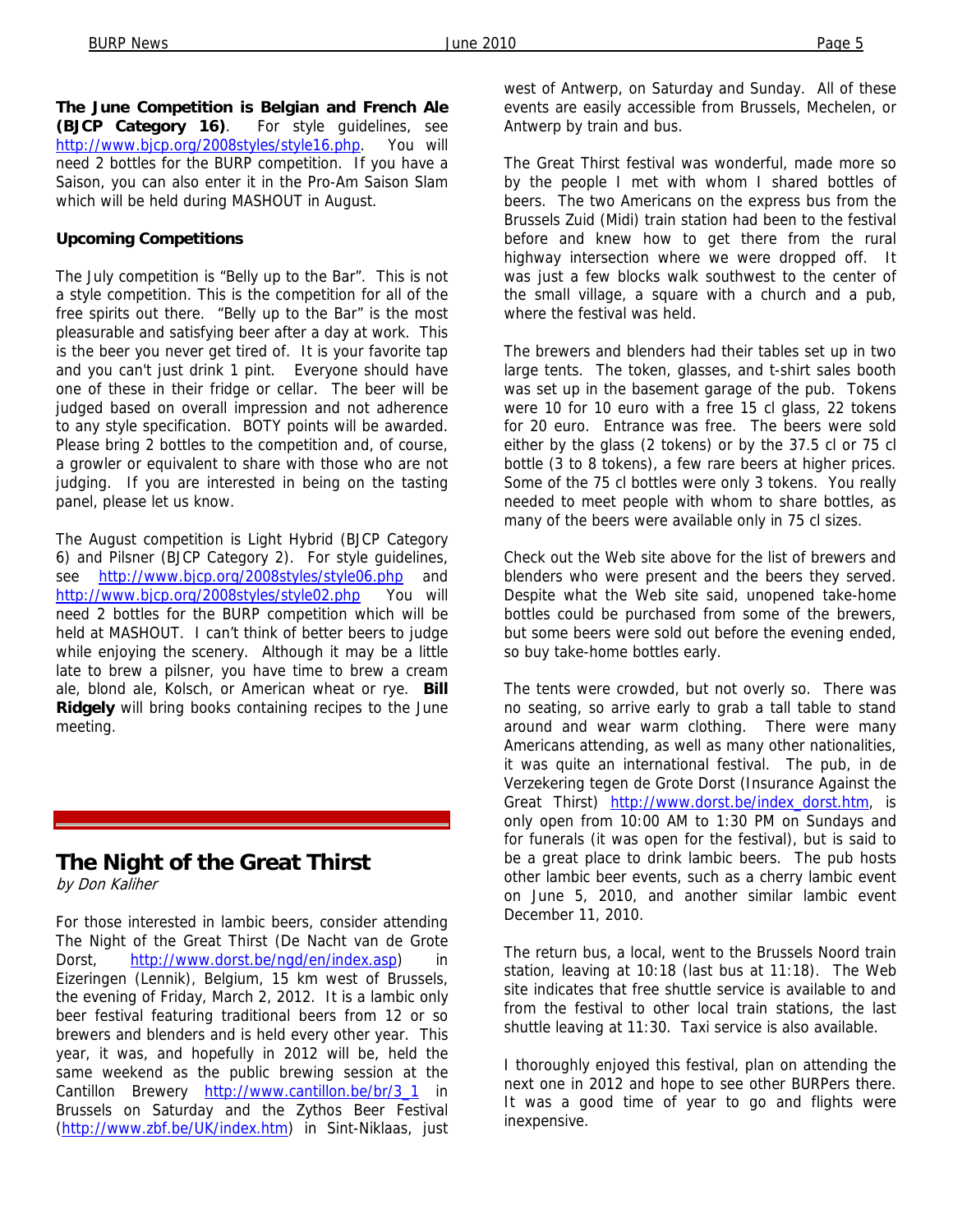The Zythos Beer Festival was also worth attending, with 40 or 50 booths serving multiple Belgian beers from each, but it was crowded and noisy and the few available seats were already taken. You had to arrive early to get a seat. 15 cl glasses of beer (3 euro for the glass, but refundable) cost 1.20 euro (10 tokens for 12 euro) and entrance was free. It was easy access to the festival site from the Sint-Niklaas train station, almost as easy finding the station afterward.

If you have the time and the money for a great Belgian beer weekend, this is the weekend to go.

## **Volunteers and Entries Needed for Montgomery County Fair Homebrew Competition, Aug 7, 2010**

By Bill Ridgely, Competition Organizer

The 15th annual Montgomery County Agricultural Fair Homebrew Competition, to be held on the morning of Sat, Aug 7, 2010 at the fairgrounds in Gaithersburg, MD, is in need of judges, stewards, and, of course, your entries. The competition is open to all home brewers and is sanctioned by the BJCP. Both judges and stewards will receive free admittance to the fair (which officially opens on Aug 13) and free parking as well as a free breakfast and lunch at the competition. The entry fee for the competition is a very reasonable \$5, and only 2 bottles are required for each entry.

Best of Show Judging will be held on the Fairgrounds on Saturday, Aug 14, 2010 at 6:00 PM and will be open to the public. Several very experienced BURP judges volunteer each year to serve on the BOS panel.

Please visit the competition webpage at http://g\_a\_b\_s.tripod.com/ for full details and judge, steward, and beer entry registration forms (Click on the "MCAF Competition" link).

I'm also pleased to announce that Growlers Brewpub in Gaithersburg has agreed to brew the Best of Show winning recipe from this year's competition. The new brewers at Growlers are producing some exceptionally fine beers, and they are very enthusiastic about the competition and about brewing the winning beer. We're very happy to have them onboard as sponsors.

I will be happy to collect all BURP competition entries at the July BURP meeting to be held on July 24. If you can't make the meeting, entries are being accepted at three local homebrew supply shops (My Local Homebrew Shop in Falls Church, The Flying Barrel in Frederick, and Maryland Homebrew in Columbia) until noon on Sat, Jul 31.

Thanks for your consideration!

## **Andy's European Beer Journal**



By Andy Anderson

The Death of the British Pub

I'm not sure how many of you actually read this column, but this is two months in a row where my title declares, "Death". While I am now living in the land of Morrissey, he who famously sang, "Black is what I wear on the outside,

Because black is what I feel on the inside", I really am not depressed. But I have been thinking a bit about British pubs (when you have no TV, you spend a lot of time in pubs), and I do see a problem.

I probably should explain that when I say "Death of the British Pub", I'm really referring to the death of the basic business model under which they operate. That being said, according to the most recent Beer & Pub Association report, on average 39 pubs are closing every week in Britain. The existing business model for British pubs is basically flawed. Or, another way to put it, the business model worked when the Brits were poorer and the pub really was "the extension of one's living room". I think the growing prosperity in Britain (at least when compared to post-WW II but pre-Thatcher times) has changed the equation. The existing model depended upon volume. The profit that the landlord could make from a single pint was so low, that to survive you needed lots of punters on a steady basis buying many pints. Unfortunately (at least for landlords), things have changed which has reduced the total amount of pub traffic.

• Changing tax rates means beer in supermarkets is now less than half the cost of pub beer (it used to be closer to 1:1).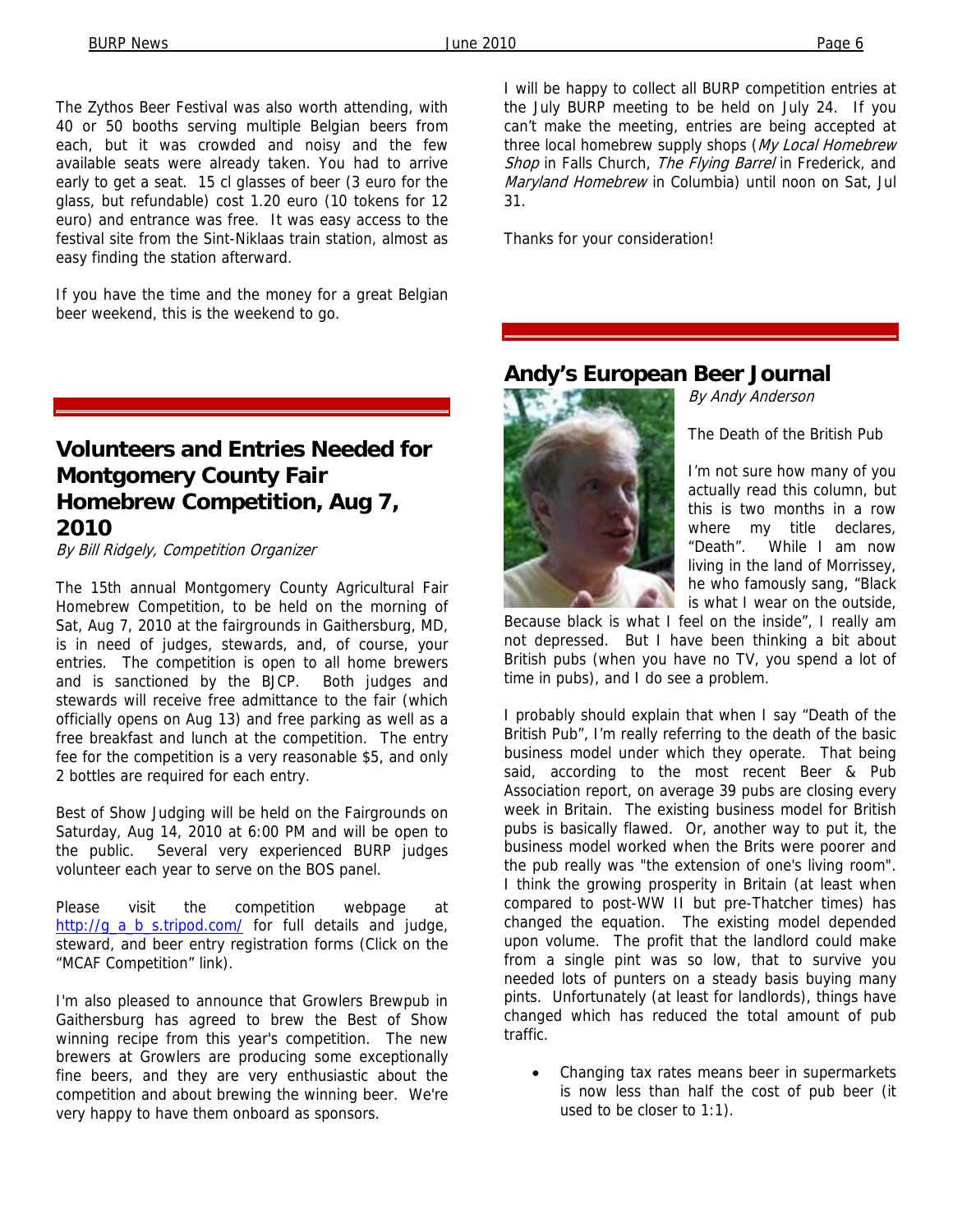- Greater percentage of the population now own cars, so you can carry home more beer from the supermarket.
- Greater percentage of population now has TV's, and especially HD TV's, so they no longer have to go to the pub to watch sporting events.
- Greater affluence in society means larger houses and/or less flat-sharing, meaning more capability to entertain within one's home, as opposed to the pub being "the extension of one's living room".
- Drink Driving laws are more rigidly enforced, which really impacts the number of city customers willing to drive to country pubs.

All of these dynamics have combined to reduce the overall number of pints being sold in pubs. Given the present situation, market forces will ensure that some pubs survive even as others falter, and in some respects this is good for the punters as it may force pubs to improve, if they want to avoid failing. This is definitely true in Bath, where there are now fewer pubs than 15 years ago, but on average the pub quality in Bath is now higher than it was 15 years ago.

At the same time, pub groups (companies which own a string of pubs) have sought alternative revenue streams for their assets. What does this mean in plain English? It means that they are selling pubs in prime real estate locations to be converted into housing or flats. Their revenue stream may be increasing, but the end result is that the diversity of pubs is decreasing.

Another way in which the changing dynamics of the pub customer leads to change in pubs is in attempts to change the pub business model. Gastro-pubs, especially in the country, were an effort to bring in a larger percentage of the pub's revenue from food. Specialty beer pubs try to entice the beer geeks and those seeking something different. The "Posh Pub" (my own term) is the attempt to raise the décor and atmosphere of the pub (as well as the ale prices) to make it feel clubbier. Will these efforts work? Stay tuned; we'll find out, but in the meantime 39 pubs are continuing to close every week …

Anyway, that's it for this month. If you have any followup questions, you can always reach me via email. Similarly, if you have ideas for columns, please drop me a line. In the meantime, I think it's time for another pint of research ☺

Cheers, Andy Andybrews@gmail.com

## **Trivial Beer-Suits**



#### By Charlie Pavitt

Over the past several months, I have been reporting on issues covered in Stephen Harrod Buhner's Sacred and Healing Beers. It is pretty clear that a significant part of Buhner's agenda is to persuade homebrewing readers to replace hops with other

herbs, claiming that many of the latter have energizing effects, whereas the former dulls the senses. I just thought I'd list some of the many unusual additives I've not previously mentioned that Buhner discusses (along with the not-so-unusual, such as birch, spruce and ginger) usually including a recipe in the discussion:

Wormwood (apparently in long-time use in Norway) Sage

Various members of deadly nightshade family (which as described in the last relevant column may be a partial explanation for why authorities often banned the use of herbs other than hops)

Saffron (too expensive these days) Wild lettuce Juniper Maple sap Pine, fir, and oak branches Nettles Dandelion Coriander Sassafras Wintergreen Licorice St. John's wort Borage Elderberries Ivy Wild carrot seed Mustard seed Cardamom Parsnip Chamomile Lemon balm Mint Rosemary And just as many I never heard of.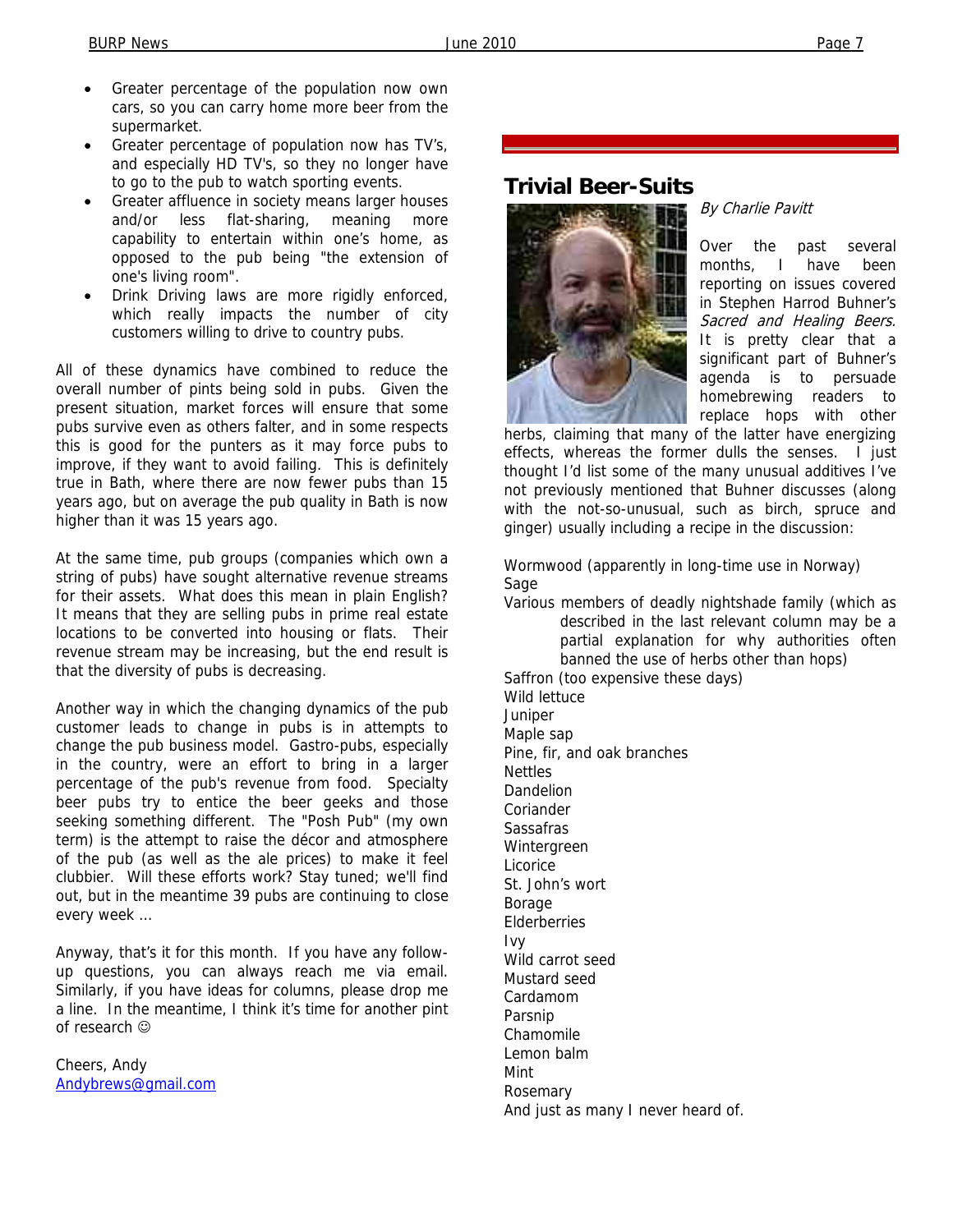As a few of you may remember from GABS days, I did lemongrass once. Ladies and gentlemen, may your imaginations run wild.

----------------------------

I recalled the scandal the old man had once caused by turning up to give a lecture on plant physiology carrying a quart mug and six quart bottles of beer.

"Ladies an' gentlemen," he had explained with a bellow, "it goin' to be thirsty work talkin' to ye, so I came prepared. I at least will not be dry tough ye may grow so watchin' me. On the other hand, I couldn't bring enough beer wi' me to go round. All I can suggest is that we get through this dam' lecture as quick as possible an' that ye ask thunderin' few questions. If ye do that we may make the Blue Pig across the road before closin' time."

Ruthven Todd, Bodies in a Bookshop, 1946

#### **BURP 10 and 20 Years Ago**

Compiled By Bill Ridgely

#### **20 Years Ago, Jun 1990**

The June 1990 BURP meeting was held at the home of your intrepid compiler in Springfield, VA on Jun 16. It was another hot and humid day, but at least no rain fell, so most activities took place outside in the shade of the back deck and the resident pear tree. I say most activities because I spent a good portion of the meeting conducting a brewing demonstration in the kitchen. I made a partial mash raspberry ale using freshly picked raspberries (I was brewing a fair number of fruit beers at this time). The monthly club competition theme, however, was wheat beers, and prior to the judging, a commercial wheat beer tasting was conducted. Three beer styles were covered - Weisse (represented by Schulltheiss Berliner Weisse), Weizen (represented by Tucher Hefeweizen, Valentins Klare Weizen, and Kapuziner Schwarze Hefeweizen), and American Wheat (represented by Grant's Weis Beer, Pyramid Wheaten Ale, and Wheat Hook Wheaten Ale). At the time, American Wheat was not yet a recognized AHA style, but the three examples represented in this tasting were all fairly distinctive. Following the tasting, nine homebrewed wheat beers were judged by all present. Just about all of the styles from the tasting were represented. Winners were announced just before the raffle: 1st place went to **Bob Wright** for his all-grain wheat beer (which, incidentally, was also the club "Brew of the Month"); 2nd

to yours truly for his weizen; and 3rd to **Ralph Bucca**  for his weizen. **Bob Hendry's** Berliner Weisse took an honorable mention. We had another good raffle at this meeting, with prizes donated by both **Mark Weiner** of Berose Liquors and BURPer **Bill McLaren**, proprietor of Cap N' Cork Homebrew Supplies in S. MD. Two 5-packs of Valentins Weizenbier (with a nice embossed weizen glass in each) served as grand prizes.

The Jun 1990 issue of **BURP News** was a typically nice mix of reviews, recipes, and beerophenalia. The previous month's chili cook-off was reviewed by erstwhile meeting reporter **Darrell Licht**. The true owner of this whimsical nom de plume was never revealed, but he (or she) did a fine job describing the event. The review started with a quote overheard at the meeting - "We really liked your chili. It was not so hot". Competition winner **Bill Ridgely** (yeah, that weirdo) followed with his recipe for the championship chili, "Jumpin" Jackrabbit". I would note that this recipe has been followed each subsequent year but has never again won the competition. We have way too many great chili chefs (and teams) in the club now. **Jim Dorsch** next reviewed the book "Mick's Beer Guide" by local writer **Mick Kipp**. This was basically a collection of tasting notes on hundreds of beers consumed by the author. But his level of actual beer knowledge was revealed by some of his style definitions. For example, porter was described as a "cross between an ale and a stout". A reprint from the Honolulu Star-Bulletin introduced us to the humorous musings of one **Charles Memminger**, who wrote about new beer label warnings. An example - "Everyone knows drinking beer is bad for you. It makes you drunk. It makes you fat. It takes up valuable time. It keeps you away from your family. You don't need a label telling you that. That's what your in-laws are for". Pub Guide compiler **George Rivers** completed the issue with not a review but an apology - for inadvertently calling Liefmans Frambozen a lambic in his column of the previous month. George felt obliged to point out that Liefmans actually used a brown ale base for its fruit beers and not a lambic base.

#### **10 Years Ago, Jun 2000**

June 2000 was a busy month for BURPers. Things kicked off with the 8th annual Spirit of Free Beer homebrew competition, held at the Old Dominion Brewery in Ashburn, VA over two days, June 10 and 11. I don't have a count of the total number of entries, but the fact that the competition required multiple days of judging shows that there must have been quite a few. Full details on the competition, its organizers, judges, stewards, and winners can be found on the BURP site at http://burp.org/events/sofb/results/win2000.asp. For the record, the Best of Show beer was a Belgian Witbier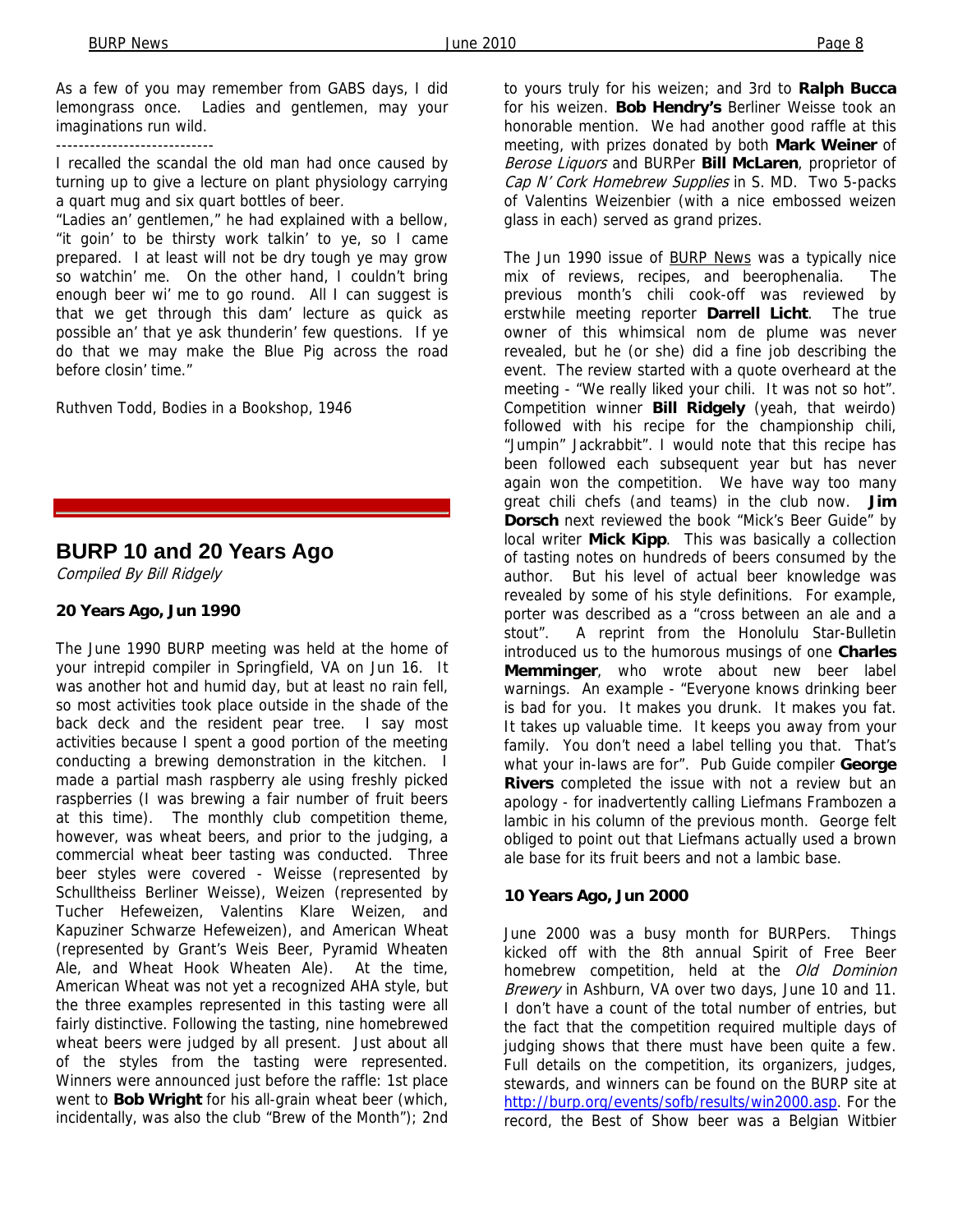brewed by **Jim Layton**. Second place BOS went to BURP's own **Andy Anderson** for his IPA, and third went to **James Paige** for his English Mild. SoFB once again served as a qualifying competition for the Masters Championship of Amateur Brewing (MCAB) which was entering its third year. BURP Minister of Culture **Bruce Bennett** did a great job organizing the 2000 edition of SoFB.

The June 2000 BURP meeting was held at the home of **Jim Busch & Liz Pitts** in Silver Spring, MD on Jun 24. If memory serves, Jim and Liz had just recently moved to this new house, so for some of us, it was a bit of a house warming for them. The AHA National Homebrewers Conference was also ongoing this same weekend (in Livonia, MI), so a few regular attendees opted for the AHA event instead. But, as always, a fine time was had by all who could make it. The theme of the meeting was pilsner, and host **Jim Busch** led things off with a discussion of the style and a tasting of some commercial examples. Needless to say, Victory Prima Pils was one of the most memorable of these (Jim is a founder and one of the principles of Victory Brewing Co). Other excellent examples included Pilsner Urquell (from which the style originated) and the recently released Tuppers Hop Pocket Pils, brewed by **Bob & Ellie Tupper** at the Old Dominion Brewery. After the education session and tasting, the club pilsner contest was formally judged by a panel of BURP's BJCP judges. The winners, announced at meeting's end, were: 1st place, **Gary Nazelrod** with a German Pilsner, 2nd, **Colleen & Tom Cannon** with a Bohemian Pilsner, and 3rd, **Wendy Aaronson & Bill Ridgely** with a Bohemian Pilsner.

The June 2000 issue of BURP News devoted 4 full pages to a wrap-up of the Spirit of Free Beer competition, included a nearly two-page list (in small print!) of competition sponsors (there were more than 75 of them). Several other announcements highlighted this issue. BURP's 3rd Spirit of Belgium conference and homebrew competition was announced, scheduled for Jan 13-14, 2001 in Arlington, VA. And an announcement for the first great "Tour de BURP" European bicycle tour, a two-week extravaganza covering a circular route through the Netherlands, Belgium, and Germany, made its initial appearance in the News. BURP Cyclemeister **Craig** Somers wrote of the start of planning for the trip, which was to take place over the first two weeks of October. In the beer travels department, **Bill Newman** expounded on the delights of the White Horse on Parson's Green, one of London's finest real ale pubs. Bill knew the place had a great reputation but was amazed to run into what seemed to be half of the BURP Club membership on the day of his visit. The remainder of the issue was taken up with reviews of recent BURP events, in particular the May Chili Cook-off and the recent work trip to Popenoe Mountain in preparation for the upcoming MASHOUT.

#### **WTF? A Brewing Tip From Melo**



By Mel Thompson

A Rudimentary Philosophical Perspective (My Opinions, Damnit!)

I intend to be somewhat philosophical with this rambling as the SOFB is upon us. It will have passed when you read this and I hope all of you homebrewers were happy with

the results and had a fun time and positive learning experience if you judged or worked the competition. Judging and stewarding are excellent ways to increase your knowledge of beer styles, resulting, hopefully, in making better beers.

So, what makes my beer better than yours or vice versa? Is my beer better than yours? Certainly, if you have two well-made beers side by side, some will prefer one over the other even though both are good examples of a style. There are two very different ways to evaluate beer. Judging and drinking - totally different animals. When it comes to judging, if my beer gets a higher score than yours in a competition today, doesn't mean it will get a higher score tomorrow. I often refer to the 20/40 syndrome in which one week a set of judges gives your excellent beer a score of 40 and the next week the same beer gets a 20 from a different set of judges. Same beer – go figure. Your beer may be every bit as good as mine, mine just wowed the judges more today, that's all. Judging, though BJCP has gone to great lengths to make it more objective by attempting to define beer styles and define the appropriate sensations, is still very subjective. We all have different palates and senses, so our perception is different. So are our preferences and, worst of all, preconceived notions of what a style should be – I'm not talking about knowledge about a style, I'm talking about likes and dislikes and inflexibility. There is also the tendency of many judges to find flaws that may or may not be there. They feel they have to find something of which to be critical. However, sending your beers to competitions generally provides a validation for your brewing and may help you improve your beers and brewing knowledge. Experienced judges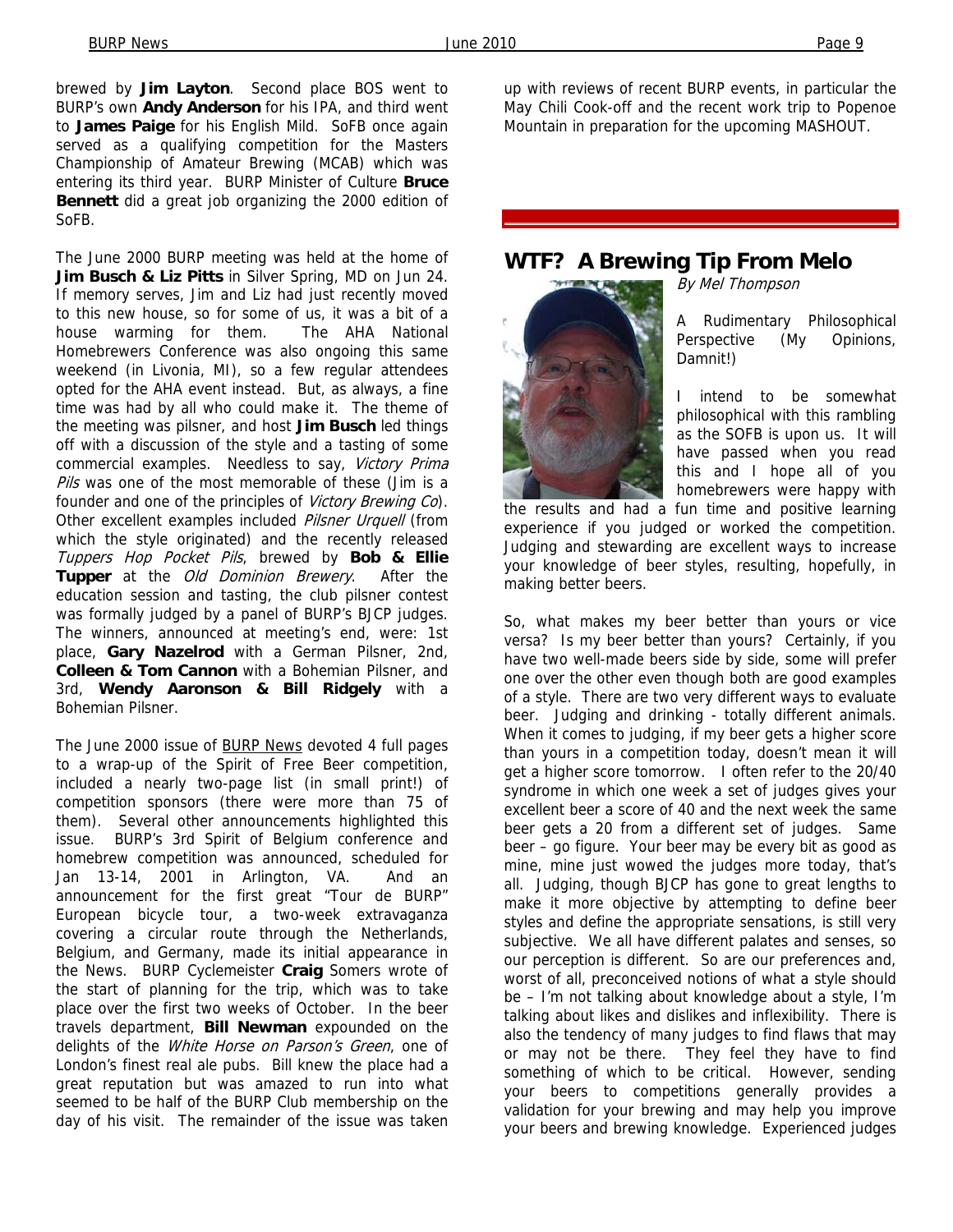may have totally different comments about a given beer on a score sheet versus drinking the beer with you in a social setting. You see, judges are looking for the flaws along with the merits of your beer when they are filling out the score sheet.

The terms "drinking" and "drinker" have somewhat negative connotations in the US. If one is a "drinker", visions of future AA meetings, DUI's, spousal abuse and general irresponsibility are conjured in the minds of many. The added term "responsible drinker" seems out of place in this country.\* But, that's what those who enjoy fermented and distilled beverages are – we are "drinkers" who participate in the social; activity of "drinking". In addition, luckily, most of us are "responsible drinkers". And, how different a beer tastes when we are drinking rather than judging. "How delicious this bitter is!" "What a great example of a porter!" "This is a really tasty stout!" Those same beers may score a 30 or less in a homebrew competition, however. When we are drinking, we are more concerned with the merits and quaffability and are not dissecting the beer to find flaws.

So, my advice to you is to use good brewing techniques – quality ingredients, s-loads of active yeast, control the temperatures for each stage of the process, including storage, and use good sanitation practices and brew your delicious beer. Send it to competitions for validation and feedback, but don't take it too seriously and certainly if your score is not up to the standards you think deserved, don't be depressed. Your beer, when you are sharing it with your friends, is probably a lot better than the score may indicate. And sharing your beer, with the feedback from your friends, is motivation enough to continue making beer. Brew, drink and enjoy.

And, oh yeah, bring beer to BURP meetings whether you brew or not. You surely don't want to get the reputation as being a freeloader. Fermentingly yours, Melo

\* There is a monthly CAMRA magazine in Nottingham, England which is named The Nottingham Drinker. It's available in pubs and hotels and is all about the pub culture in the Nottingham area. I doubt that the name would find acceptance here. Here's the link: http://www.nottinghamcamra.org/notDrinker.htm.

#### **BURP Prosperity Report**



By Mark E. Hogenmiller, Minister of Prosperity

**Raffle News** – Congratulations to **Larry Koch** for winning the first and second place raffle prize booty in May.

**Merchandise News**- We still have the following available: BURP Lapel Pins - \$3

BURP Titanium Bottle Openers (last a lifetime) - \$8.50 BURP Baseball Caps (Blue or Tan) - \$13.50 See me at the next meeting to purchase merchandise.

Due to the sensitive nature of the Treasury reports and the newsletter being in the public domain, Treasury Reports are now posted to the BURP Website in the Members Only Document section.

BURP members are reminded that all expense submissions must include details. Required details are date, exact amount, detailed item description, any special circumstances, and name of person to be reimbursed. Event coordinators should maintain a spreadsheet for their project. Correspondence can be sent to me at treasurer@burp.org.

#### **Hop Notes from the Li-Beery**



By Bill Ridgely, Minister of History

The Brew Your Own half-price subscription drive concluded in May and was a great success. Fully 25 BURP members signed up for new or renewal subscriptions. The final order went to BYO right after the Spirit of Free Beer competition (where several more people

signed up).

Both of the BURP li-beery magazine subscriptions (Brew Your Own and Zymurgy) are on alternate month